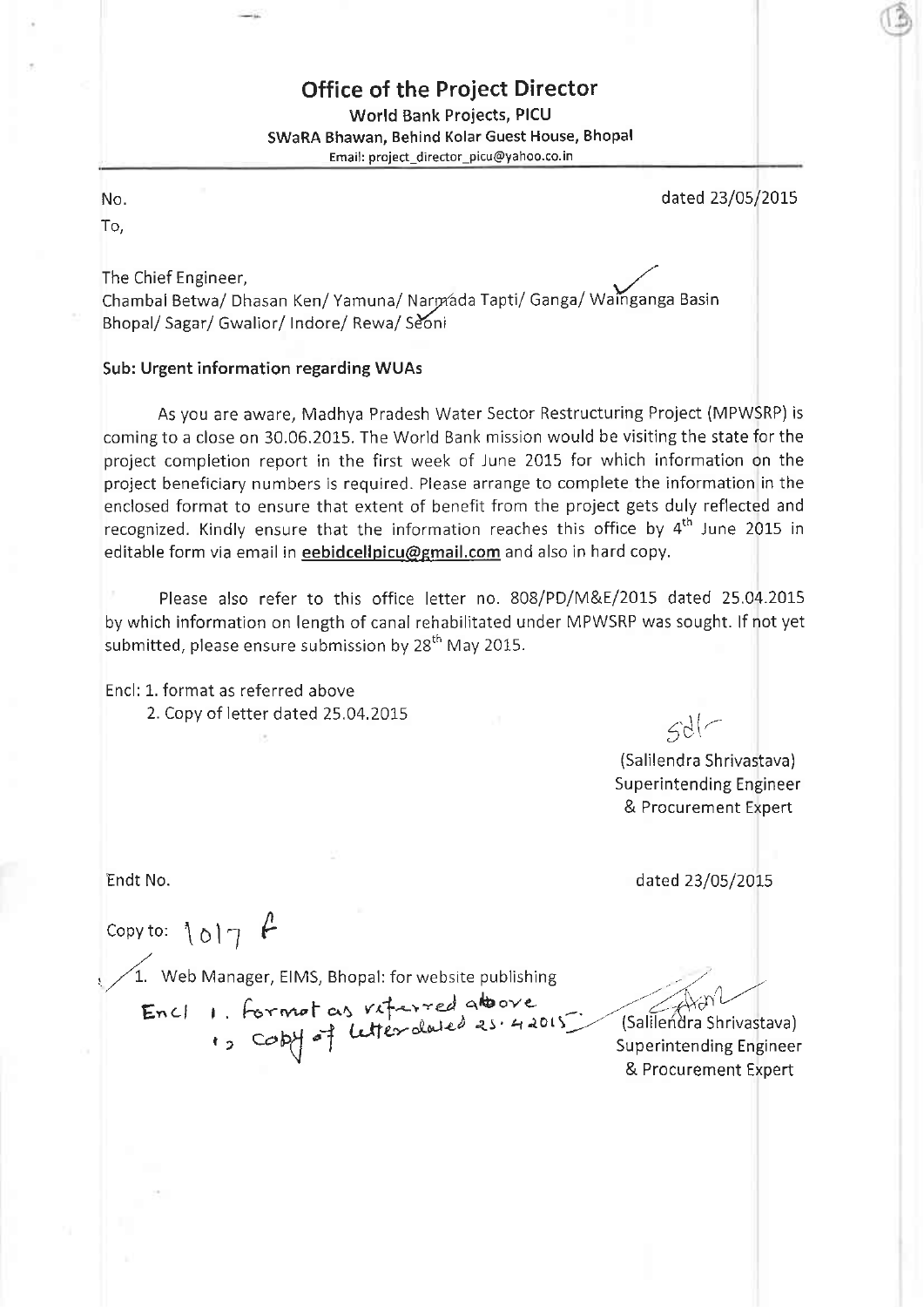|  |                 |             |                        |                    |                                               | B.                                  |
|--|-----------------|-------------|------------------------|--------------------|-----------------------------------------------|-------------------------------------|
|  | $\omega$        | Z           | ۳                      |                    | S.No                                          |                                     |
|  | Wainganga       | Simra Kudri | Gurjee Tank WG         | परियोजना<br>का नाम | Name of<br>Project/                           |                                     |
|  | 58              | 5M          |                        |                    | С.Е.                                          |                                     |
|  | <b>Balaghat</b> | Katni       | Katni                  |                    | Division<br>$\lessapprox$                     |                                     |
|  | <b>Balaghat</b> | Katni       | Katnl                  |                    | District                                      |                                     |
|  | Major           | Minor       | <b>Minor</b>           |                    | Project<br>Category                           | List of MPWSRP Schemes of Wainganga |
|  | 12798.18        | 113.50      | 190.69                 |                    | contract<br><b>Amount</b><br>in Lakh          |                                     |
|  | Ongoing         | Ongoing     | Origolng               |                    | Status                                        |                                     |
|  | 23              | $\mapsto$   | F                      |                    | No of<br>WUAs                                 |                                     |
|  |                 | Simrakudri  | <b>ARSIT</b><br>Borina | उपक्षीकला          | Nume of<br>WUA/<br>516                        | <b>Basin with WUA Details</b>       |
|  |                 |             |                        |                    | members<br>No. of<br><b>MUA</b>               |                                     |
|  |                 |             |                        |                    | WUA voters<br>No. of                          |                                     |
|  |                 |             |                        | Male/ पुरुष        |                                               |                                     |
|  |                 |             |                        | Female/<br>सहिला   | No. of beneficiaries/ हितब्राहियाँ की<br>सङ्ग |                                     |
|  |                 |             |                        | Totall कुल         |                                               |                                     |